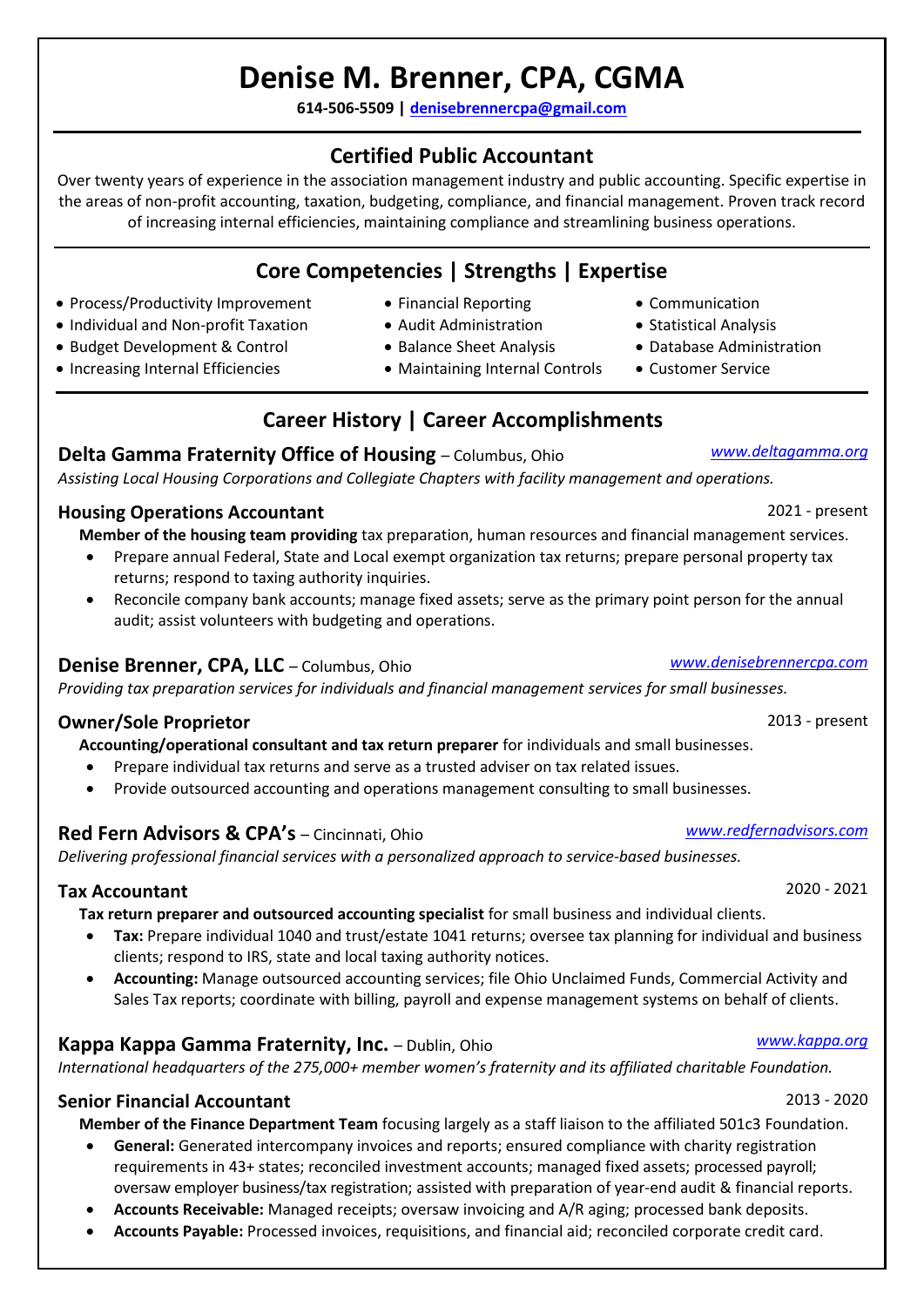# **Denise M. Brenner, CPA, CGMA Résumé** Page 2

#### **Ohio Psychological Association** – Columbus, Ohio *[www.ohpsych.org](http://www.ohpsych.org/)*

*State affiliate of the American Psychological Association servicing over 1,800 of Ohio's clinical and academic psychologists, students and psychology-related affiliates.*

**Director of Finance and Operations/Director of Operations and Member Services** 2000 - 2013 **Oversaw all financial management related activities;** managed internal business operations, administrative support and technology initiatives; served as the primary staff member to the Finance and Audit Committees.

- **Performed all accounting-related duties including payables, receivables and reconciliations;** produced reports depicting financial position and performance and provided in-depth statement analysis.
	- o **Coordinated annual external audit;** worked closely with contracted firm to carry out nine successful external audits, including assisting with 990 tax form preparation.
	- o **Instituted a complete overhaul of association accounting practices** to move financial recordkeeping in-house, making accurate, real-time financial reports available to staff and Board of Directors members.
- **Developed the annual budget;** forecasted monthly budget based on current/historical figures; monitored performance and advised the Finance Committee of appropriate action for items tracking outside estimates.
	- o **Transitioned the budget tracking method from annual to monthly** through implementation of clearly defined formulas based on historical performance.
	- o **Proposed and developed a new contingent budget format,** which allowed the Finance Committee to present a balanced budget for approval during a time of financial struggle in the 2013-14 fiscal year.
- **Implemented measures to reduce costs, enhance revenue and increase efficiencies;** employed real-time processing, electronic renewals and dues pre-payment to smooth cash flows and boost cash holdings.
	- o **Performed statistical analyses to monitor changing trends** and gauge customer ability-to-pay; analyses resulted in implementation of a new dues structure and an increase in revenue of approximately 5%.
	- o **Encouraged initiatives to promote sustainability and reduce operating expenses,** including: electronic newsletters; a paperless Board of Directors reporting system; and, electronic membership packets.
- **Oversaw membership recruitment, retention and customer service;** negotiated and maintained memberspecific benefits and services; supervised interns, temporary workers and administrative assistants.
	- o **Implemented various member services and internal/external administrative controls,** contributing to an increase in customer satisfaction and the highest member retention rate in 10 years.
	- o **Negotiated multiple affinity partner agreements as a source of non-dues revenue,** allowing maintenance of membership dues at a constant rate below the industry average for six straight years.

## **Leadership Experience**

#### **Delta Zeta Sorority** – Oxford, Ohio *[www.deltazeta.org](http://www.deltazeta.org/)*

*International fraternal organization enriching the lives of over 220,000 women.*

### **Great Lakes Area Alumnae Director** 2008 – 2013

**Managed a team of three coordinators and oversaw 40+ alumnae volunteers;** served as the representative to the National Council for 15,000+ alumnae in Canada, Michigan, Ohio and the United Kingdom.

- **Led two area chapters to "Chapter Excellence" status** during the 2008-2012 period.
- **One of two directors chosen** to oversee implementation of an alumnae structure pilot program in 2010.

#### **Resource Growth & Development Committee Chairman** 2008

**Led a four-person volunteer team selected by the Delta Zeta National Strategic Planning Committee** to explore non-dues revenue options and potential expansion of financial resources.

- **Recommended implementation of a Delta Zeta Marketplace** to increase non-dues revenue.
- **Explored a lifetime membership option** through cost-benefit analysis.